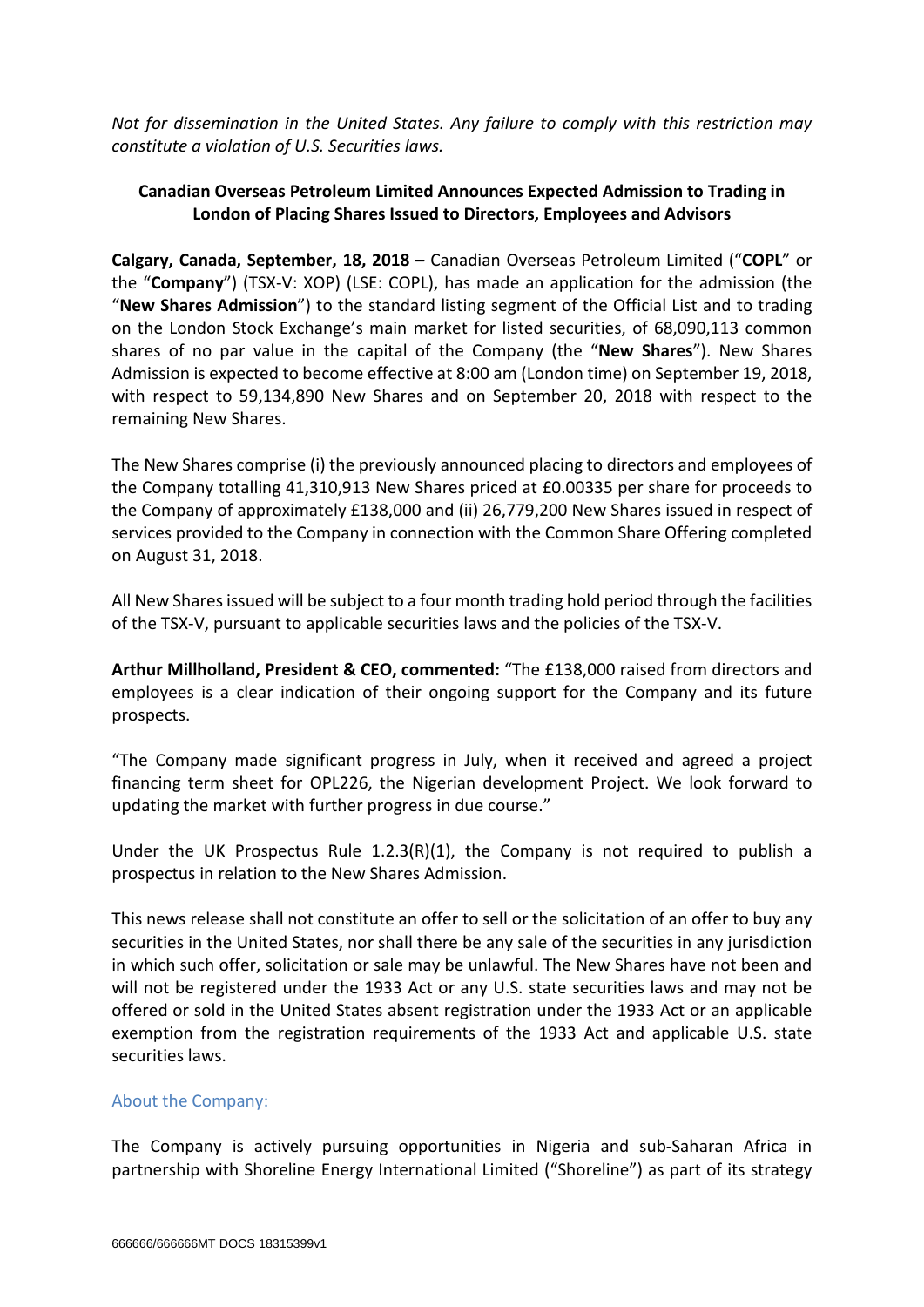to generate stable cash flow from secure offshore and onshore assets. The Company and Shoreline, through their jointly-held affiliated company Shoreline Canadian Overseas Petroleum Development Corporation ("ShoreCan"), have acquired 80% of the share capital, and have taken over the management of Essar Exploration and Production Limited (Nigeria) ("Essar Nigeria"). ShoreCan has applied to the concessionaire NNPC for formal consent for the change in control of Essar Nigeria. Essar Nigeria holds an attractive oil appraisal and development project in shallow to midwater offshore Nigeria on its 100% holding in OPL 226. Drilling of the first appraisal well is planned to commence in 2018. ShoreCan continues building a portfolio of exploration and development assets in sub-Saharan Africa. To date, ShoreCan has taken a position in Nigeria and the Company and Shoreline have been awarded the PT-5b exploration license onshore Mozambique in the 5th Licensing Round adjacent to the producing Pande-Temane Gas and light oil field complex.

The common shares of the Company are listed under the symbol "XOP" on the TSX-V and under the symbol "COPL" on the London Stock Exchange.

# **For further information, please contact:**

### **Mr. Arthur Millholland, President & CEO**

Canadian Overseas Petroleum Limited Tel: + 1 (403) 262 5441

### **Cathy Hume**

CHF Investor Relations Tel: +1 (416) 868 1079 ext. 231 Email: cathy@chfir.com

### **Harriet Jackson/Charles Goodwin**

Yellow Jersey PR Limited Tel: +44 (0) 75 4427 5882 Email: copl@yellowjerseypr.com

#### **Broker: London Stock Exchange**

Shore Capital Stockbrokers Limited Edward Mansfield Phone: T: +44 20 7468 7906

This news release contains forward-looking statements. The use of any of the words "initial, "scheduled", "can", "will", "prior to", "estimate", "anticipate", "believe", "should", "forecast", "future", "continue", "may", "expect", and similar expressions are intended to identify forward-looking statements. The forwardlooking statements contained herein are based on certain key expectations and assumptions made by the Company, including, but not limited to, the ability to raise the necessary funding for operations, delays or changes in plans with respect to exploration or development projects or capital expenditures. Although the Company believes that the expectations and assumptions on which the forward-looking statements are based are reasonable, undue reliance should not be placed on the forwardlooking statements since the Company can give no assurance that they will prove to be